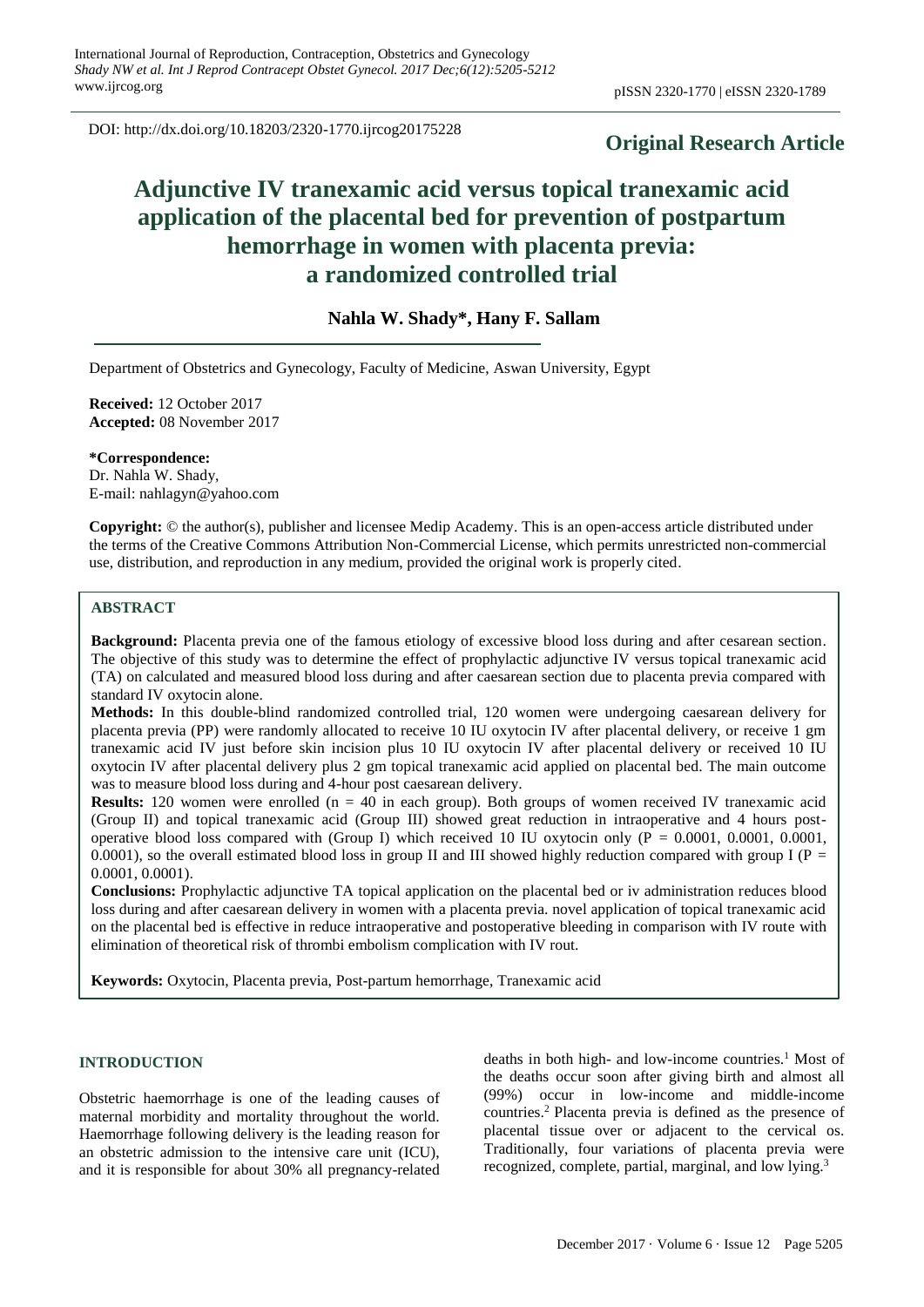Improved ultrasound technology and precision have allowed for more accurate assessments of the placental location in relation to the cervical os. Recent revised classification of placenta previa consists of two variations: true placenta previa, in which the internal cervical os is covered by placental tissue, and low-lying placenta, in which the placenta lies within 2 cm of the cervical os but does not cover it.<sup>3</sup>

Caesarean delivery is indicated for all women with sonographic evidence of placenta previa and most women with low-lying placenta. When performing a caesarean delivery for placenta previa, the surgeon should be aware of the potential for rapid blood loss during the delivery process.

Once the placenta separates, bleeding is controlled by the contraction of uterine myometrial fibres around the spiral arterioles. Because the lower uterine segment often contracts poorly, significant bleeding may occur from the placental implantation site.<sup>4</sup>

Early activation of fibrinolysis is also recorded after childbirth. Within 1 h of giving birth, the serum concentration of tissue plasminogen activator doubles, possibly because of tissue damage during childbirth thereafter, the concentration falls.<sup>5</sup> On the basis of results of clinical trials in surgery and trauma, tranexamic acid is recommended for the treatment of primary post-partum haemorrhage if uterotonics fail to control the bleeding or if the bleeding is thought to be due to trauma.<sup>6</sup>

Recently, attention has focused on the use of tranexamic acid (TXA) to reduce blood loss if given prophylactically at caesarean section. This is not a uterotonic agent; TXA is an anti-fibrinolytic agent better known to gynaecologists for oral use as treatment of menorrhagia, and to trauma surgeons where it has been shown to reduce blood loss.<sup>7</sup>

Topical application of tranexamic acid provides a high drug concentration at the site of the wound and a low systemic concentration. Studies from cardiac and orthopedic surgery have shown an equal or superior effect of topical compared with intravenous tranexamic acid on both bleeding and transfusion requirement. Topical treatment is cost-effective, and adverse effects or drug interactions have not been reported.<sup>8</sup> There are several published clinical trials for the use of TXA in the obstetric setting as well, but no consensus on its use or guidelines for management.<sup>7</sup>

In the view of limited, good-quality evidence is available to inform on the best practices for prevention of bleeding at caesarean section due to placenta previa. Present study aimed at evaluating role of adjunctive IV Tranexamic acid versus topical Tranexamic acid infusion of the placental bed for prevention of postpartum haemorrhage in women with placenta previa.

## **METHODS**

This study was a double blinded randomized controlled study conducted at Aswan University Hospitals from August 2015 to August 2017.

Departmental ethical review board approved the study. Study inclusion criteria were women undergoing cesarean delivery for placenta previa (PP). Diagnosis of PP based on ultrasound in which the placenta covered the internal os of the cervix.



**Figure 1: The study flowchart.**

Exclusion criteria were women with (cardiac, hepatic, renal disorders, thromboembolic disease, placenta accrete and allergy to Tranexamic acid). The participants who fulfilled the eligibility criteria were explained about the study with the beneficial and possible adverse effects of tranexamic acid.

Informed consent was obtained from them, after that participants were randomized to 3 groups:

- Group 1: 40 patients received 10 IU oxytocin (syntocinon Novartis company) IV after placental delivery
- Group 2: 40 patients received 1 gm tranexamic acid (2 ampoules of kapron 500 mg 5 ml. Amoun company) IV just before skin incision plus 10 IU oxytocin IV after placental delivery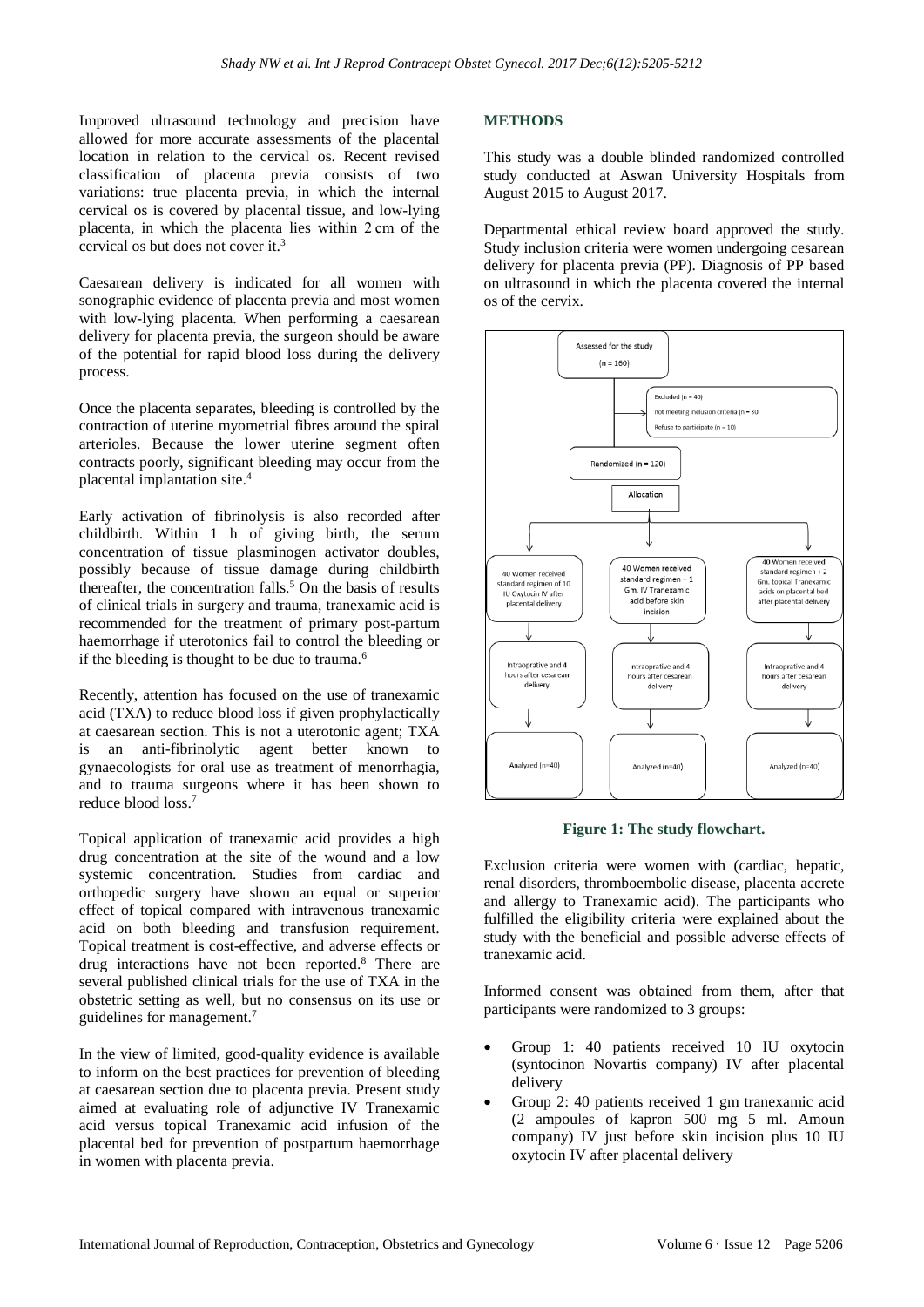• Group 3: 40 patients received 10 IU oxytocin IV after placental delivery plus 2 gm topical tranexamic acid (4 ampoules of kapron 500 mg 5 ml) applied on placental bed.

Randomization will be performed using a computergenerated randomization system. The allocated groups will be concealed in serially-numbered sealed opaque envelopes that will only be opened after recruitment. Patient allocation will be performed prior to the induction of anesthesia by an independent person, who will not otherwise be involved in this study.

The trial will be appropriately blinded; the participants, outcome assessors and the surgeon performing the procedure will be blinded to the medication type, which will be used.



**Figure 2: Placenta previa.**



### **Figure 3: Topical tranexamic acid application to the placental bed.**

All participants, were performed under general anesthesia. They received 1-gram Tranexamic acid (10 ml) in 100 ml saline infusion or placebo by slow intravenous injection at an approximate rate of 1 mL per min just before skin incision. The standard technique of trans peritoneal lower segment cesarean section was adopted, after removal of the placenta, we gave standard regimen of 10 IU of oxytocin intravenously and lastly, a towel soaked with 2g Tranexamic acid (20 ml) diluted in 100 ml of sodium chloride 0.9% or placebo (120 ml of sodium chloride 0.9%.) used to compress the placental bed for 5 minutes. To ensure a sufficiently high concentration, the tranexamic acid was diluted only to a volume sufficient to moisten a fairly large wound surface 32:20 ml moistens at least 1500 cm<sup>2</sup> .



#### **Figure 3: Placental bed after topical Tranexamic acid application.**

The primary outcome of the present study was estimation of blood loss after delivery of the placenta to the end of the cesarean section which was measured by adding the volume of the contents of the suction bottle which was changed after delivery of placenta to avoid being mixed with amniotic fluid and blood from parities and the difference in weight (in grams) between the dry and the soaked operation sheets and towels  $(1 \text{ gram} = 1 \text{ ml})$ , at the end of the operation a new pre-weighted pads were used and blood loss from the end of cesarean section to 4 hours post-operative was measured by weighing the soaked pads (in grams) and subtracting the weight of dry pads (in grams) from it (1gram =1 ml).

The secondary outcome was measuring additional blood transfusion, need for uterotonics in the form of oxytocin infusion, Inj. methyl ergometrine, Inj. carboprost and sublingual misoprostol tab 600 mcg. Also use of additional surgical interventions to control post-partum hemorrhage in form of uterine artery ligation with or without internal iliac artery ligation were done when needed.

The patient's pulse rate, blood pressure and temperature were recorded preoperative and continuously intraoperative, then every 30 minutes after operation therefor the mean were calculated and recorded postoperative. Also, Hemoglobin concentration was done in all patients preoperative and 24 hours postoperative and the change in concentration was noted, any side effects such as nausea, vomiting, diarrhea were noted and lastly maternal death or severe maternal morbidity such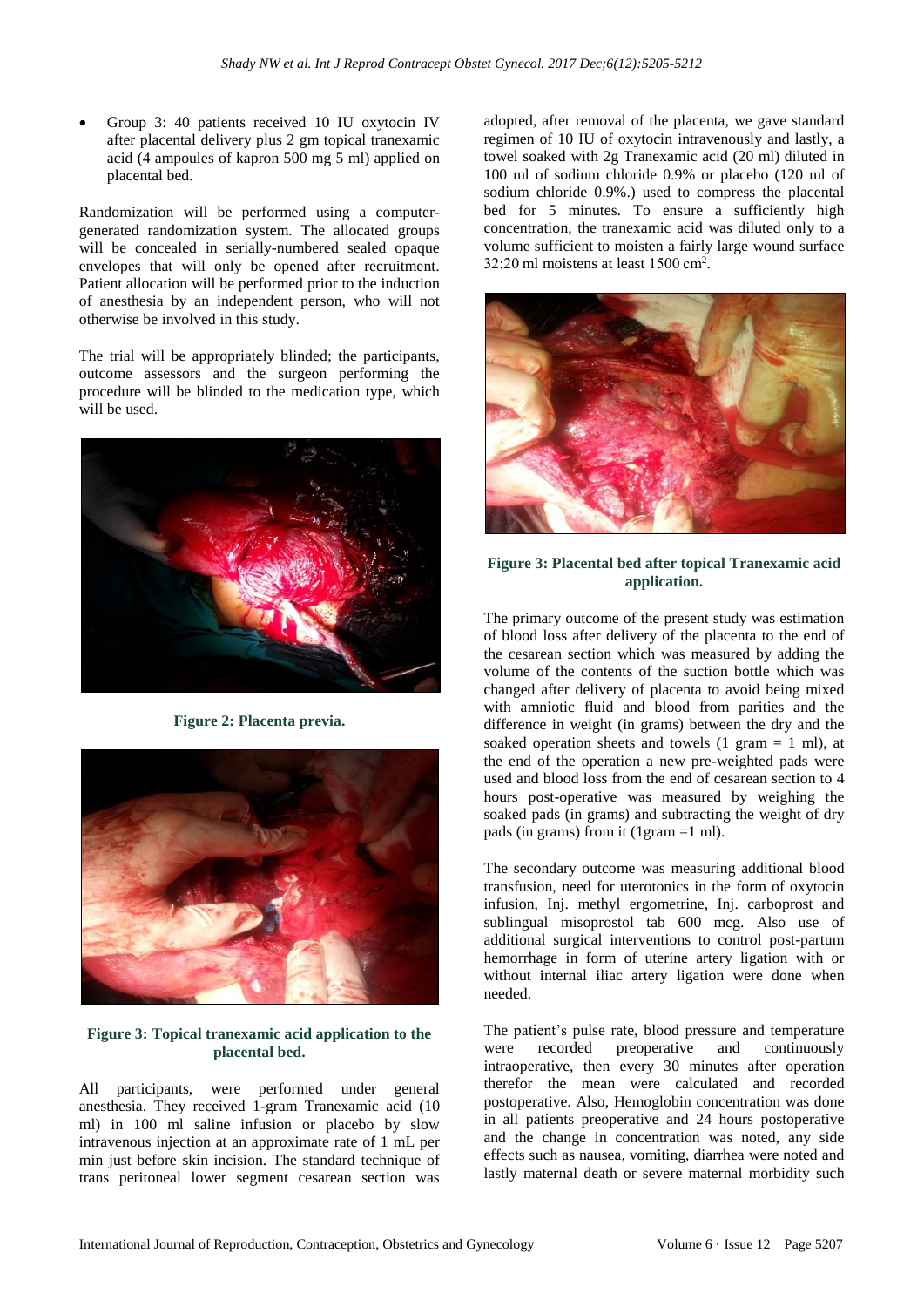as seizure, thromboembolic events, need for intensive care unit admission, hysterectomy were recorded.

After collecting all the data, the data were tabulated and analyzed. Data were entered and statistically analyzed using the Statistical Package for Social Sciences (SPSS) version 16. Qualitative data were described as numbers and percentages. Chi-square test and Monte Carlo test were used for comparison between groups, as appropriate. Quantitative data were described as means (SD) or medians, as appropriate. They were tested for normality by Kolmogorov-Smirnov test. In the normally distributed variables, one-way ANOVA test was used for comparison between groups.

In the non-normally distributed variables, Kruskal-Wallis test and Mann Whitney test were used for comparison between groups, as appropriate. Odds ratios and their 95% confidence interval were calculated. p value ≤0.05" was considered to be statistically significant.

## **RESULTS**

Present study started with 160 patient who were asked to participate, 40 patients were excluded, 30 patients not meeting inclusion criteria and 10 patients refuse to participate. therefor the remaining 120 patients were randomized to 3 groups each group comprised of 40 patients. Group I: (received the standard regimen of 10 IU oxytocin IV after placental delivery), Group II: (received standard regimen plus 1 gm tranexamic acid IV before skin incision), and Group III: (received the standard regimen plus 2 gm topical tranexamic acid after placental delivery at the placental bed).

There was no significant difference with respect to their age, weight, parity, gestational age, pre-operative pulse, systolic blood pressure (SBP), diastolic blood pressure (DBP), temperature, initial haemoglobin and number of previous caesarean sections (CS) (Table1).

|  | Table 1: preoperative characteristics of pregnant women in the study groups. |  |  |
|--|------------------------------------------------------------------------------|--|--|
|  |                                                                              |  |  |

| <b>Parameters</b>                 | Group I ( $n = 40$ ) | Group II $(n = 40)$ | Group III $(n = 40)$ | <b>Significance</b> |  |
|-----------------------------------|----------------------|---------------------|----------------------|---------------------|--|
| Age (year)                        | $29.5 \pm 2.42$      | $29.6 \pm 2.68$     | $29.8 \pm 2.85$      | 0.854               |  |
| Weight (kg)                       | $75.5 \pm 10.09$     | $75.75 \pm 5.95$    | $75.7 + 5.45$        | 0.996               |  |
| Parity (median) (minimum-maximum) | $3(1-4)$             | $2(1-5)$            | $3(1-5)$             | 0.842               |  |
| Gestational age (weeks)           | $36.38 \pm 0.87$     | $36.45 \pm 0.9$     | $36.4 \pm 0.93$      | 0.931               |  |
| Pulse                             | 79.6±4.996           | $79.75 \pm 5.192$   | $78.68 \pm 5.1$      | 0.595               |  |
| Temperature                       | $36.995 \pm 0.13$    | $36.98 \pm 0.18$    | $36.975 \pm 0.13$    | 0.822               |  |
| <b>SBP</b>                        | $120.4 \pm 2.45$     | $119.8 \pm 2.64$    | $120.03 \pm 2.34$    | 0.576               |  |
| <b>DBP</b>                        | $78.25 \pm 2.9$      | $78.03 \pm 3.3$     | $78.78 \pm 2.9$      | 0.531               |  |
| Initial haemoglobin (%)           | $9.89 \pm 0.66$      | $9.89 \pm 0.67$     | $9.93 \pm 0.66$      | 0.928               |  |
| No. of CS $(\% )$                 |                      |                     |                      |                     |  |
| $\overline{0}$                    | 7(17.5)              | 6(15)               | 9(22.5)              |                     |  |
|                                   | 8(20)                | 9(22.5)             | 6(15)                | 0.952               |  |
| $\overline{c}$                    | 9(22.5)              | 8(20)               | 7(17.5)              |                     |  |
| 3                                 | 16(40)               | 17(42.5)            | 18 (45)              |                     |  |

SBP: (Systolic Blood Pressure); DBP: (Diastolic Blood Pressure); CS: (Cesarean section); #Variables are presented as mean and standard deviation, median (minimum – maximum) and number (percentage).

| Table 2: Operative time, blood loss during and after CS and extra surgical procedures in the study groups. |  |  |  |  |  |  |  |
|------------------------------------------------------------------------------------------------------------|--|--|--|--|--|--|--|
|------------------------------------------------------------------------------------------------------------|--|--|--|--|--|--|--|

| <b>Side effects</b>            | <b>Group I</b><br>$(n = 40)$ | <b>Group II</b><br>$(n = 40)$ | <b>Group III</b><br>$(n = 40)$ | <b>Significance</b>                    |  |
|--------------------------------|------------------------------|-------------------------------|--------------------------------|----------------------------------------|--|
| Operative time                 | $48.13 \pm 5.88$             | $48.05 \pm 5.49$              | $49.25 \pm 6.11$               | 0.589                                  |  |
| <b>Blood loss</b>              |                              |                               |                                |                                        |  |
| Intraoperative                 | 918 (320-1540)               | 532 (190-1425)                | 532 (190-1445)                 | $0.0001 * 0.0001 * / 0.0001 * / 0.799$ |  |
| 4-h postoperative              | $182.23 \pm 20.02$           | $123.05 \pm 19.2$             | $125.5 \pm 17.98$              | $0.0001*0.0001*/0.0001*/0.567$         |  |
| Total blood loss               | 1110 (470-1750)              | 660 (280-1580)                | 655 (280-1600)                 | $0.0001*0.0001*/0.0001*/0.751$         |  |
| Extra surgical procedures (%): |                              |                               |                                |                                        |  |
| N <sub>0</sub>                 | 19(47.5)                     | 33(82.5)                      | 33(82.5)                       |                                        |  |
| Uterine artery ligation        | 18(45)                       | 6(15)                         | 5(12.5)                        | $0.001*0.002*/0.002*/1.00$             |  |
| Internal iliac ligation        | 3(7.5)                       | 1(2.5)                        | 2(5)                           |                                        |  |

CS: Cesarean section; \*Statistical significant difference (Group I versus Group II / Group I versus Group III / Group II versus Group III); # Variables are presented as mean and standard deviation, median (minimum-maximum) and number (percentage)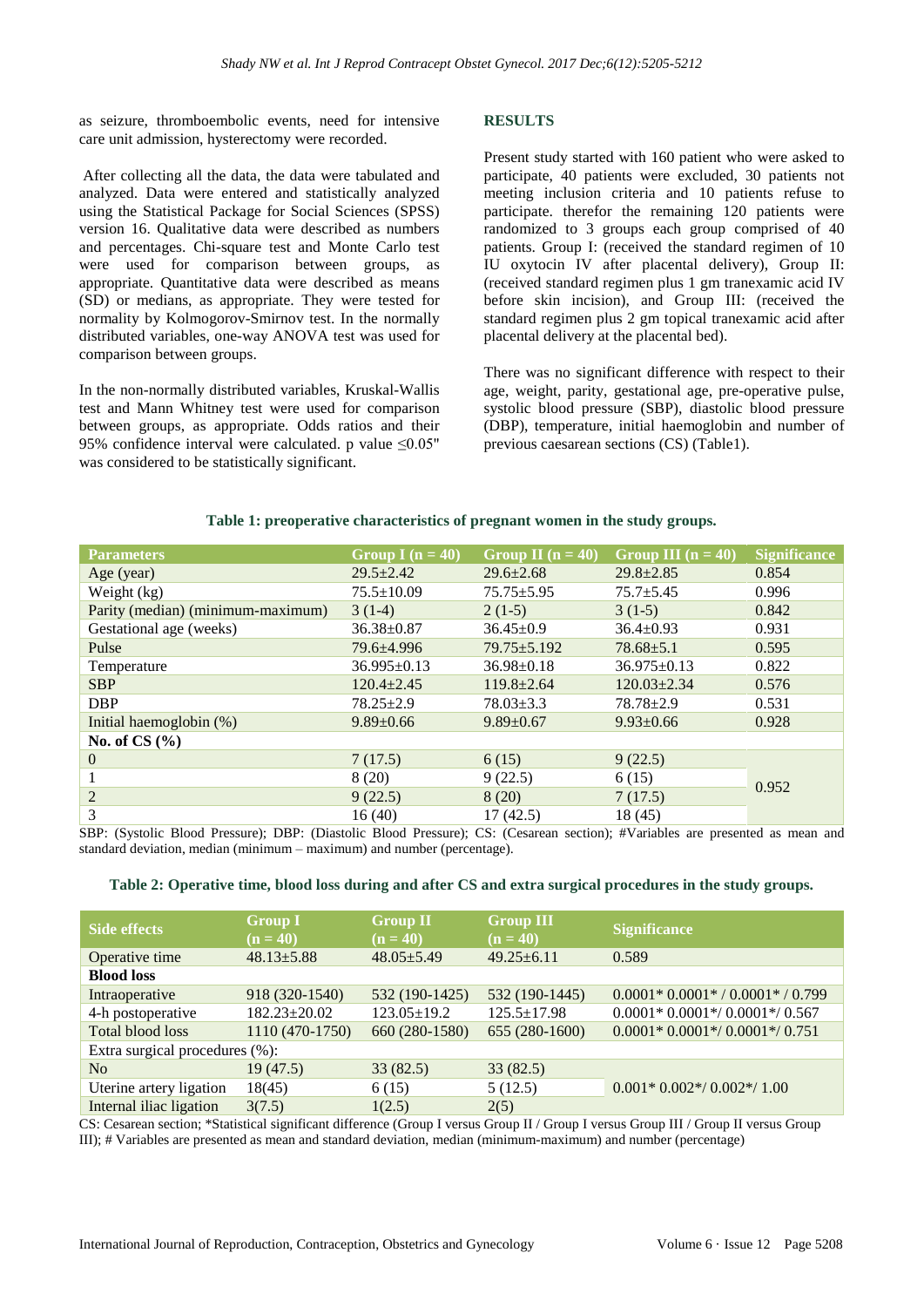Also, no significant difference with respect to operative time (p=0.589). Both Group II and Group III showed great reduction in intraoperative and 4 hours postoperative blood loss compared with Group I,  $(P = 0.0001$ , 0.0001, 0.0001, 0.0001), so the overall estimated blood loss in group II and III showed highly reduction compared with group I ( $P = 0.0001, 0.0001$ ). However no significant difference in overall estimated blood loss either intraoperative or 4 hours post-operative between group II and III, (P = 0.751, 0.799, and 0.567 respectively). There was statistically significant decrease in the incidence of extra-surgical procedures in form of (uterine artery ligation, with or without internal iliac artery ligation) in Group I (7.5% and 45% respectively) compared with Group II (2.5% and 15% respectively) and group III (5% and 12.5 % respectively)  $(P= 0.002$ and 0.002) (Table 2).

| <b>Variables</b>       | Group I $(n = 40)$ | Group II $(n = 40)$ | Group III $(n = 40)$ | <b>Significance</b>         |
|------------------------|--------------------|---------------------|----------------------|-----------------------------|
| Pulse                  | $90.4 + 9.71$      |                     | $80.5 \pm 5.11$      | $0.0001*$                   |
|                        |                    | $83.65 \pm 8.11$    |                      | $0.0001* / 0.0001* / 0.076$ |
| Temperature            | $36.88 \pm 0.19$   | $36.87 \pm 0.21$    | $36.9 \pm 0.19$      | 0.793                       |
|                        |                    | $118.78 + 4.12$     | $119.83 \pm 2.05$    | $0.0001*$                   |
| <b>SBP</b>             | $113.5 \pm 7.17$   |                     |                      | $0.0001* / 0.0001* / 0.343$ |
|                        |                    |                     |                      | $0.0001*$                   |
| <b>DBP</b>             | $73.5 \pm 6.22$    | 76.88 + 4.63        | $78.68 + 2.57$       | $0.002* / 0.0001* / 0.09$   |
| Hemoglobin $(\%)$      | $8.63 \pm 0.96$    | $9.04 \pm 1.01$     | $9.01 \pm 1.04$      | 0.124                       |
|                        |                    |                     |                      | $0.0001*$                   |
| Post-partum hemorrhage | 21(52.5)           | 7(17.5)             | 7(17.5)              | $0.001* / 0.001* / 1.00$    |
| Additional uterotonics |                    |                     |                      | $0.0001*$                   |
|                        | 27(67.5)           | 7(17.5)             | 7(17.5)              | $0.0001* / 0.0001* / 1.00$  |
|                        | 27(67.5)           | 7(17.5)             | 7(17.5)              | $0.0001*$                   |
| Need blood transfusion |                    |                     |                      | $0.0001*/0.0001*/1.00$      |
| <b>Nausea</b>          | 1(2.5)             | 5(12.5)             | 1(2.5)               | 0.122                       |
| Vomiting               | 1(2.5)             | 2(5)                | 1(2.5)               | 1.00                        |
| Diarrhea               | 1(2.5)             | 2(5)                | 1(2.5)               | 1.00                        |
|                        |                    |                     |                      |                             |

#### **Table 3: Secondary outcome in the study groups.**

SBP: Systolic Blood Pressure; DBP: Diastolic Blood Pressure; \*Statistical significant difference (Group I versus Group II / Group I versus Group III / Group II versus Group III); # Variables are presented either mean and standard deviation and number (percentage)

There was a significant decrease in post-operative pulse in group I compared with Group II and III  $(P= 0.0001$  and 0.0001). Also, there was significant decrease in both post-operative SBP and DBP in group I compared with group II ( $P=0.0001$  and 0.002 respectively) and group III (P= 0.0001 and 0.0001). However no significant difference with respect to post-operative pulse, SBP, DBP, between group II and III ( $P=0.076$ , 0.343 and 0.09 respectively). There was increased incidence of postpartum haemorrhage in group I (52.5 %), compared with  $(17.5\%)$  in both group II and III,  $(P = 0.001$  and 0.001), hence the incidence of blood transfusion and additional utero-tonics were highly increased in Group I (67.5%) compared with group II  $(17.5%)$  and group III  $(17.5%)$ .  $(P = 0.0001, 0.0001, 0.0001, 0.0001)$ . However, the incidence of post-partum haemorrhage, the need for blood transfusion and additional utero-tonics were not changed between Group II and III. There was no significant difference between the three groups with respect to post-operative temperature, 24-hour postoperative haemoglobin concentration, nausea, vomiting and diarrhoea ( $P = 0.793$ , 0.124, 0.122, 1,00 and 1.00 respectively) (Table 3).

#### **DISCUSSION**

The American College of Obstetricians and Gynecologists (ACOG) revitalize program defines postpartum hemorrhage as cumulative blood loss greater than or equal to 1,000 ml or blood loss accompanied by signs or symptoms of hypovolemia within 24 hours after the birth process (includes intrapartum loss) regardless of route of delivery.<sup>9</sup> In the 2015 Agency for Health Research and Quality systematic review, there was no consistent evidence for benefit in severe postpartum hemorrhage, transfusion, hysterectomy, intensive care unit admission, or mortality from standardized protocols.<sup>10</sup> Management of cesarean section with placenta previa and prevention of intraoperative and postpartum hemorrhage is still challenging. Prophylactic oxytocin, by dilute intravenous infusion (bolus dose of 10 units), or intramuscular injection (10 units), remains the most effective medication with the fewest adverse effects for prevention of postpartum hemorrhage during cesarean section the main action is the contraction of uterine myometrial fibers around the spiral arterioles.<sup>11</sup> Because the lower uterine segment often contracts poorly,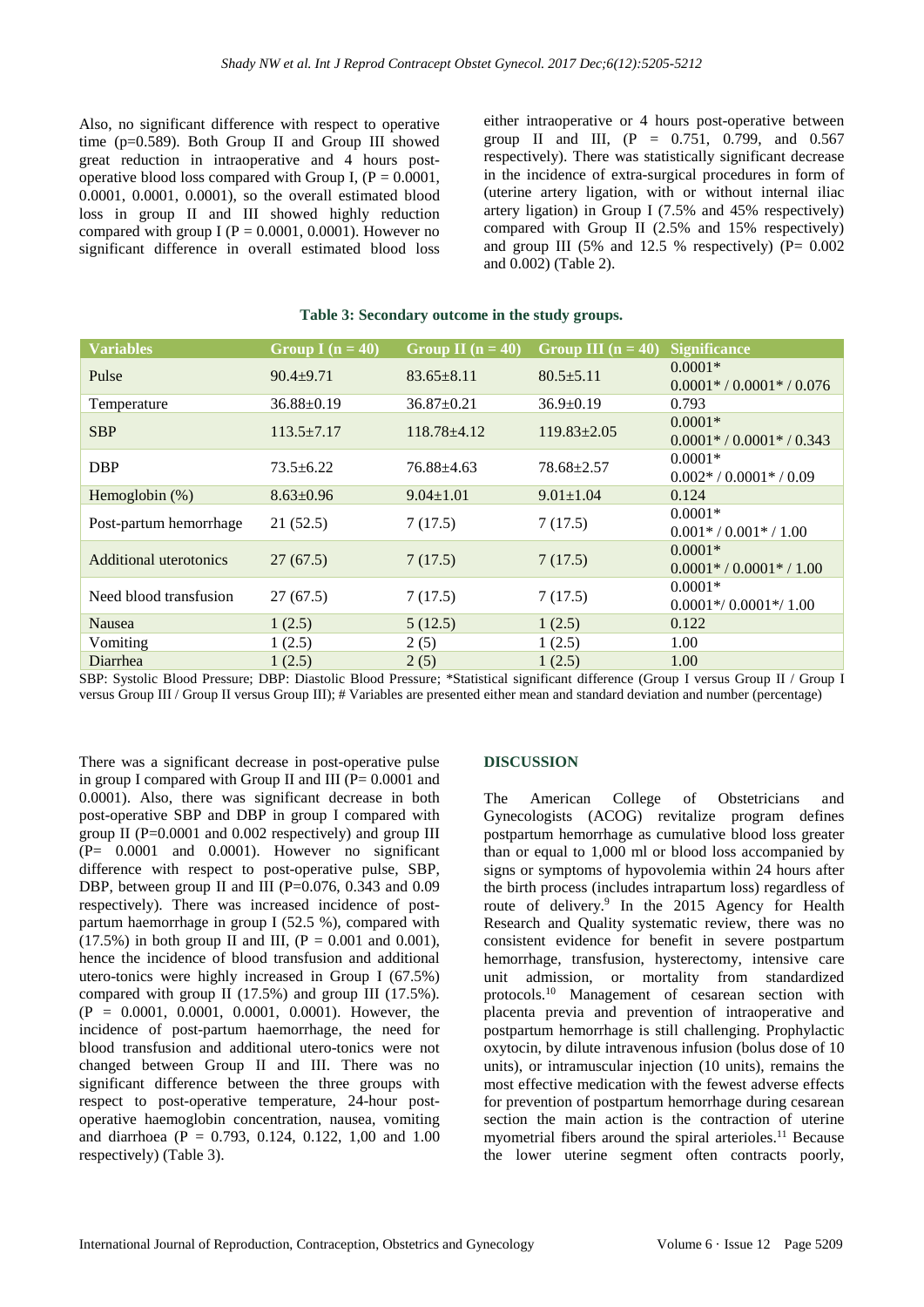significant bleeding may occur from the placental implantation site.

So, in the present study we hypo sized that there is need of another agent with another mechanism of action rather than uteri-tonic for prevention blood loss during cesarean section due to placenta previa

TXA is a lysine analogue which acts as an antifibrinolytic via competitive inhibition of the binding of plasmin and plasminogen to fibrin.<sup>12</sup> Peak plasma TXA concentration is obtained immediately after intravenous administration, then concentration decreases until the 6<sup>th</sup> hour. Its halflife is about 2 hours.<sup>13</sup> It has been studied extensively in non-pregnant adults. A Cochrane review showed that TXA significantly reduces blood transfusion in patients undergoing emergency or urgent non-obstetrical surgery.<sup>18</sup>

TXA is safe in pregnancy, being FDA category B. It is therefore unsurprising that there is interest in its role in the prevention of postpartum hemorrhage.

In the best of our knowledge many trials asses the efficacy of tranexamic acid in prevention of postpartum hemorrhage during cesarean section but no trial specifically asses the role of tranexamic acid in cesarean section for placenta previa more over we claim that our study was the first to evaluate the novel topical application of tranexamic acid on the placental bed and uterine scar during cesarean section for the aim of prevention of intraoperative and post-partum hemorrhage.

The present work demonstrates superiority of adjunctive intravenous and topical tranexamic acid regarding decrease obstetric hemorrhage during cesarean section for placenta previa.

The intravenous tranexamic group demonstrated that intravenous administration of 1 gm of tranexamic acid at skin incision at cesarean delivery reduced intra- and postoperative blood loss, as well as the amount of intraoperative oxytocin used. Hemoglobin level showed a non-significant decrease in the control group

In a multicenter study, the efficacy of tranexamic acid to reduce post-placental delivery blood loss and postoperative blood loss 2 hours after surgery was assessed. The intervention led to less bleeding 2 hours postoperatively; however, it failed to decrease post placental delivery blood loss However, unlike in the present study, tranexamic acid was administrated per kilogram body weight in our study all patients received 1 g of tranexamic acid regardless of their weight. Tranexamic acid was administered only 10 minutes before skin incision in this study. 14

In another study, tranexamic acid was used successfully to reduce cesarean delivery blood loss.<sup>15</sup> A reduction in postoperative bleeding of around 17% at 2 hours was found in the intervention group, which was significantly less than the almost 25% in IV group tranexamic acid and 23% reduction topical tranexamic group in postoperative blood loss found in the present study

Aleem A et al in double blind case control trial who conduct their work upon 740 patients and concluded that the use of tranexamic acid before elective cesarean section is associated with reduced post-partum hemorrhage during and pot elective cesarean section.<sup>16</sup>

Also, present results were in agreement with Ahmed et al, Movafegh et al, Goswam et al and Senturk et al.<sup>20-23</sup>

The topical tranexamic group demonstrated that topical administration of 2 gm of tranexamic acid in in 2000 ml normal saline at placental bed and uterine scar at cesarean delivery reduced intra- and postoperative blood loss, as well as the amount of intraoperative oxytocin used. Hemoglobin level showed a non-significant r decrease in the control group

There was no study in the literature address the role of topical tranexamic acid during cesarean section although Two case reports on the use of topical tranexamic acid to control postoperative local bleeding in 2 women with clotting disorders who were undergoing gynecologic procedures. 17

A 51-year old woman with essential thrombocytopenia underwent an uneventful total abdominal hysterectomy and sapling-oophorectomy; however, the patient experienced continuous loss of blood from drains placed in the peritoneal cavity and sub rectal space. After multiple failed attempts to stop the bleeding with pressure dressings, a pressure dressing soaked in 5 mL of tranexamic acid (100 mg/mL) was applied. Bleeding decreased within a few minutes, and 2 additional applications were used over a 48-hour period, which allowed the patient to be discharged with no further complications on postoperative day.<sup>6</sup>

In the second case, a 75-year-old female with a history of severe factor XI deficiency underwent a vaginal hysterectomy and vaginal wall repair. Postoperatively, the vaginal vault oozed blood which could not be controlled with vaginal packs. The bleeding was better controlled once a vaginal pack soaked in 15 ml of tranexamic acid (100 mg/ml) was applied, with a reduction in bleeding observed the following day. The patient was subsequently initiated on oral tranexamic acid, given as 1 g daily for 7 days, and was discharged on postoperative day 6 with no further complications.<sup>17</sup>

One concern regarding use of TXA in pregnancy is the potential for thromboembolic events in a population at already high baseline risk of thrombosis.<sup>18</sup> In the present study no case reported to complicated with DVD or pulmonary embolism post-operative in the early postoperative period.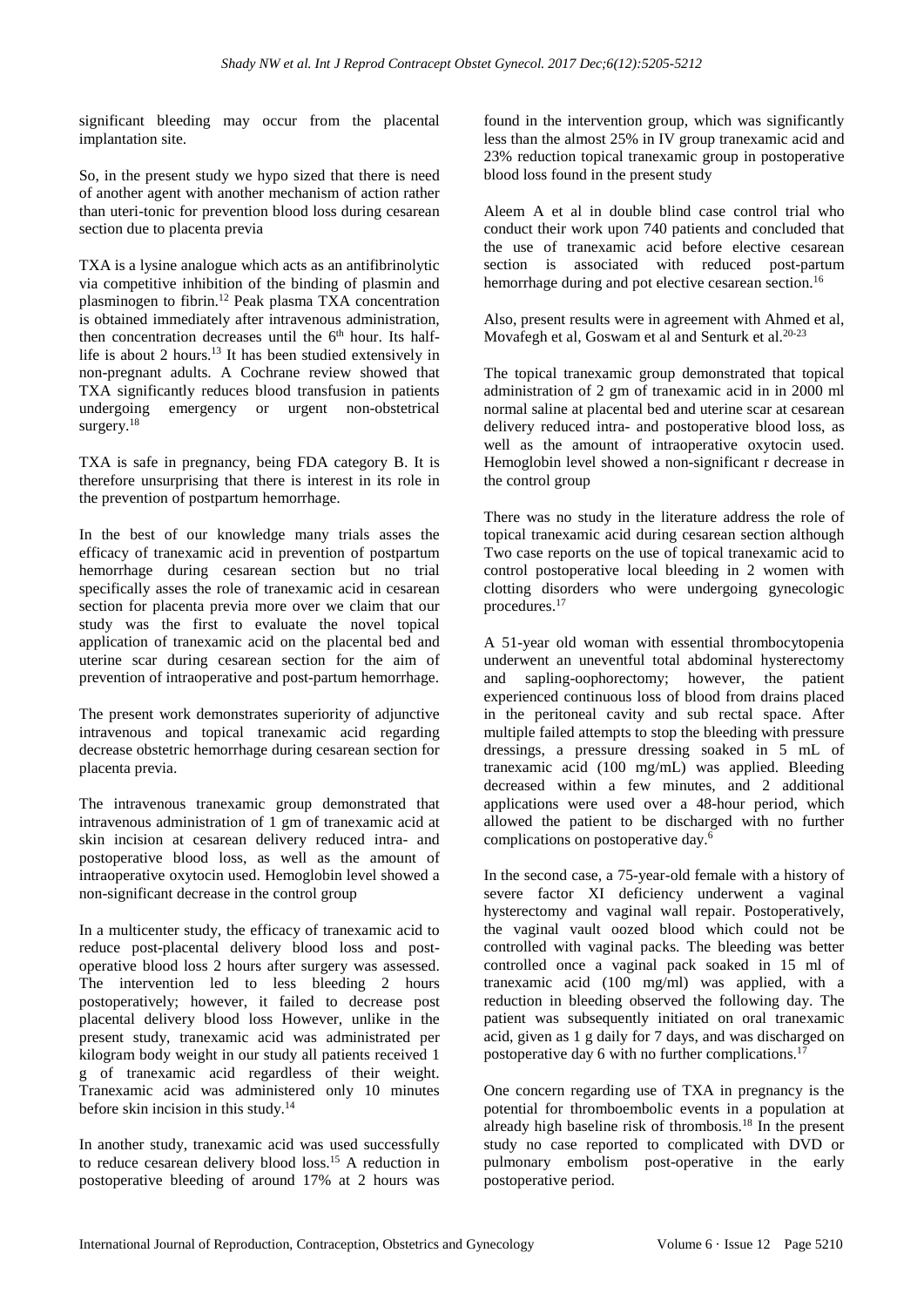The WOMAN trial results show that the effect of TA in post-partum hemorrhage is consistent with the effect recorded in surgery and trauma. There was a significant reduction in death due to bleeding and laparotomy to control postpartum hemorrhage with tranexamic acid and no evidence to increased risk of thromboembolic disease.<sup>19</sup>

## **CONCLUSION**

Prophylactic adjunctive TA topical application on the placental bed or iv administration reduces blood loss during and after caesarean delivery in women with a placenta previa. novel application of topical tranexamic acid on the placental bed is effective in reduce intraoperative and postoperative bleeding in comparison with IV route with elimination of theoretical risk of thrombi embolism complication with IV route.

*Funding: No funding sources*

*Conflict of interest: None declared*

*Ethical approval: The study was approved by the Institutional Ethics Committee*

## **REFERENCES**

- 1. Prata N, Gerdts C. Measurement of postpartum blood loss. BMJ. 2010;340:c555.
- 2. Say L, Chou D, Gemmill A, Tunçalp Ö, Moller AB, Daniels J, et al. Global causes of maternal death: a WHO systematic analysis. Lancet Glob Health. 2014;2:e323-e333.
- 3. Reddy UM, Abuhamad AZ, Levine D. Executive summary of a joint Eunice Kennedy Shriver National Institute of Child Health and Human Development, Society of Maternal-Fetal Medicine, American Institute of Ultrasound in Medicine, American College of Obstetricians and Gynecologists, American College of Radiology, Society for Pediatric Radiology, and Society of Radiologists in Ultrasound Fetal Imaging Workshop. J Ultrasound Med. 2014 May; 33(5): 745-57.
- 4. Vergani P, Ornaghi S, Pozzi I, et al: Placenta previa: distance to internal os and mode of delivery. Am J Obstet Gynecol. 2009;201:266.
- 5. WHO. WHO recommendations for the prevention and treatment of postpartum haemorrhage. World Health Organisation, Geneva; 2012
- 6. CRASH-2 collaborators. The importance of early treatment with tranexamic acid in bleeding trauma patients: an exploratory analysis of the CRASH-2 randomized controlled trial. Lancet. 2011;377(9771):1096-101.
- 7. Simonazzi G, Bisulli M, Saccone G, Moro E, Marshall A, Berghella V. Tranexamic acid for preventing postpartum blood loss after cesarean delivery: a systematic review and meta-analysis of randomized controlled trials. Acta Obstet Gynecol Scand. 2016;95:28-37.
- 8. Ipema HJ, Tanzi MG. Use of topical tranexamic acid or aminocaproic acid to prevent bleeding after major surgical procedures. Ann Pharmacother. 2012;46:97- 107
- 9. Menard MK, Main EK, Currigan SM. Executive summary of the revitalize initiative: standardizing obstetric data definitions. Obstet Gynecol. 2014;124:150-3.
- 10. Likis FE, Sathe NA, Morgans AK, Hartmann KE, Young JL, Carlson-Bremer D, et al. Management of postpartum hemorrhage. Comparative effectiveness Review No. 151. AHRQ Publication No. 15- EHC013-EF. Rockville (MD): Agency for Healthcare Research and Quality; 2015.
- 11. Westhoff G, Cotter AM, Tolosa JE. Prophylactic oxytocin for the third stage of labor to prevent postpartum hemorrhage. Cochrane Database Sys Rev. 2013;10:CD001808.
- 12. Evensen A, Anderson JM, Fontaine P. Postpartum hemorrhage: prevention and treatment. Am Fam Physician. 2017;95:442-9.
- 13. Poeran J, Rasul R, Suzuki S, Danninger T, Mazumdar M, Opperer M, et al. Tranexamic acid use and postoperative outcomes in patients undergoing total hip or knee arthroplasty in the United States: retrospective analysis of effectiveness and safety. BMJ. 2014;349:4829.
- 14. Gai MY, Wu LF, Su QF, Tatsumoto K. Clinical observation of blood loss reduced by tranexamic acid during and after caesarian section: a multi-center, randomized trial. Eur J Obstet Gynecol Reprod Biol. 2004;112(2):154-7.
- 15. Gungorduk K, Yildirm G, Asicioğlu O, Gungorduk OC, Sudolmus S, Ark C. Efficacy of intravenous tranexamic acid in reducing blood loss after elective cesarean section: a prospective, randomized, doubleblind, placebo-controlled study. Am J Perinatol. 2011;28(3):233-40
- 16. Abdel-Aleem H, Alhusaini TK, Abdel-Aleem MA, Menoufy M, Gulmezoglu AM. Effectiveness of tranexamic acid on blood loss in patients undergoing elective cesarean section: randomized clinical trial. J Matern Fetal Neonatal Med. 2013;26:1705-9
- 17. Sarris I, Arafa A, Konaris L, Kadir RA. Topical use of tranexamic acid to control perioperative local bleeding in gynecology patients with clotting disorders: two cases. Haemophilia. 2007;13:115-6.
- 18. Perel P, Ker K, Morales Uribe CH, Roberts I. Tranexamic acid for reducing mortality in emergency and urgent surgery. Cochrane Database Syst Rev. 2013;1:CD010245.
- 19. Roberts I, Fawole B, Chaudhri R, El-Sheikh M, Akintan A, Qureshi Z, et al. Effect of early tranexamic acid administration on mortality, hysterectomy, and other morbidities in women with post-partum hemorrhage (WOMAN): an international, randomized, double-blind, placebocontrolled trial. Lancet. 2017;389 (10084):2105-16.
- 20. Movafegh A, Eslamian L, Dorabadi A. Effect of intravenous tranexamic acid administration on blood